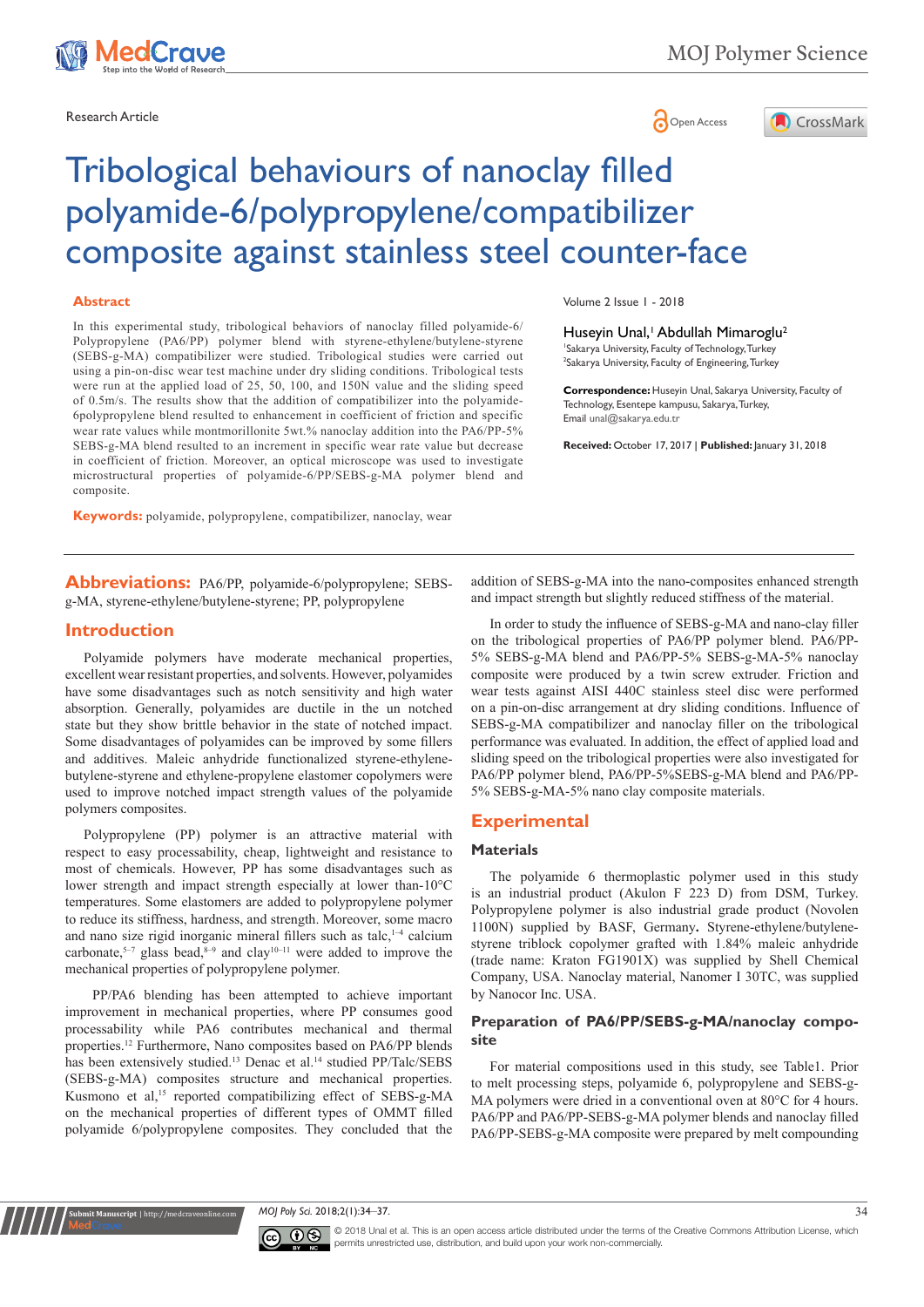using a twin screw extruder (Werner & Pfleider ZSK25). The PA6/PP blend composition was kept constant (PA6/PP ratio by weight=70/30), 5wt.% SEBS-g-MA and 5wt.% nano clay. Compounding was meltmixed in a twin screw extruder at temperature ranged from 220 to 245°C. The extrudates were cooled in water pool and then pelletized

**Table 1** Compositions (wt.%) of materials used in the study

**Polymer blends Polyamide-6 (wt.%) Polypropylene (wt.%) SEBS-g-MA (wt.%) Nanomer (I 30TC) (wt.%)** PA6/PP 70 30 0 0 PA6/PP-5% SEBS-g-MA 70 30 5 0 PA6/PP-5% SEBS-g-MA-5%nanoclay 70 30 5 5 5 5

**Table 2** Injection molding process parameters for materials used in the study

| Injection molding process parameters | PA6/PP | PA6/PP-5% SEBS-g-MA | PA6/PP-5% SEBS-g-MA-5% nanoclay |
|--------------------------------------|--------|---------------------|---------------------------------|
| Feeding zone temperature (°C)        | 220    | 220                 | 225                             |
| Precompression zone temperature (°C) | 230    | 230                 | 235                             |
| Compression zone temperature (°C)    | 245    | 245                 | 250                             |
| Mold temperature (°C)                | 50     | 50                  | 50                              |
| Injection pressure (MPa)             | 100    | 100                 | 100                             |
| Injection speed (mm/s)               | 5.8    | 5.8                 | 5.8                             |
| Injection time (s)                   | 6      | 6                   | 6                               |

Tribological tests were performed using a pin-on-disc wear test machine. The cylindrical wear pin material was 6 mm in diameter and 50mm in length. For wear test, AISI 440C stainless steel disc was used as a counter-face material. During wear test, friction force was measured by a load cell. Force readings were taken as the average of 1500 readings every 60s for a period of the testing time. For this purpose, a microprocessor controlled data acquisition system was used. For tribological test, coefficient of friction  $(\mu)$  and specific wear rate values were evaluated. Coefficient of friction values were calculated as follows;

```
i = F_f / F_N
```
Where  $F_f$  is the friction force and  $F_N$  is the applied load on the sample. Specific wear rate is defined as the wear volume normalized by the normal load and sliding distance. The amount of wear was measured by weighting the pin before and after the tests an accuracy of 1x10-4g in a precision balance. The mass loss (m) was measured after each set of run and volume loss (V);  $V=m/\rho$  was found by using density (ρ) of the specimen. The following relationship was used to estimate the specific wear rate  $(m^3/Nm)$ ;

 $Wsp = V / Fnxl$ 

Where L is the sliding distance. Sliding wear data reported here is the average of at least three runs. Before and after each test, the samples were ultrasonically cleaned and dried in a warm air. Wear tests were carried out at room temperature  $(23^{\circ}C \pm 2$  and  $51 \pm 3\%$ humidity), applied load values of 25, 50, 100 and 150N and sliding speed of 0.5m/s.

### **Results and discussion**

Figure 1 presents the variation of coefficient of friction with applied load for PA6/PP blend, PA6/PP-5%SEBS-g-MA blend and PA6/PP-5%SEBS-g-MA-5% nanoclay composite at the sliding speed of 0.5m/s. It is clear from this figure that the coefficient of friction increased with the increment of applied load values. Among the materials used, the lowest coefficient of friction values are 0.20 for PA6/PP-5%SEBS-g-MA blend followed by 0.27 for PA6/PP-5%SEBS-g-MA-5% nanoclay composite and then followed by about 0.30 for PA6/PP blend under the load of 25N. In comparison with PA6/ PP blend, the decrease in COF is about 33% for PA6/PP-5%SEBS-g-MA blend and 10%PA6/PP-5%SEBS-g-MA-5% nanoclay composite. The highest coefficient of friction values are 0.38 for PA6/PP blend followed by 0.31 for PA6/PP-5%SEBS-g-MA-5%nanoclay composite and then followed by about 0.27 for PA6/PP-5%SEBS-g-MA blend under the load of 150N. The decrease in coefficient of friction is about 18% and 29% for PA6/PP-5%SEBS-g-MA-5% nanoclay composite and PA6/PP-5%SEBS-g-MA blend, respectively when comparing with PA6/PP blend. 0.5m/s sliding speeds, the COF values increased with the increase in applied load. This could be explained by rising of surface temperature during rubbing process of all materials used and counter-face steel material. The increase in surface temperature leads to softening of polymer materials used and increasing in COF values.

with a pelletizer. Prior to injection molding, extrudates dried in an oven at 80°C for 4 hours. To evaluate tribological performance of the materials used, the test samples were prepared by injection molded using an injection molding machine (ERAT, Istanbul, Turkey).

Injection molding parameters are shown, see Table 2.

Figure 2 shows the variation of specific wear rate with applied load for PA6/PP blend, PA6/PP-5%SEBS-g-MA blend and PA6/PP-5%SEBS-g-MA-5% nanoclay composite at the sliding speeds of 0.5m/s. This figure shows that, the specific wear rate values increase with the increase in applied load from 25N to 150N. The highest specific wear rate values are for PA6/PP blend with a value of 9.1x10-  $14m^2/N$  at 0.5m/s sliding speed and 150N applied load followed by 7.4x10-14m2 /N for PA6/PP-5%SEBS-g-MA-5%nanoclay composite. And then the specific wear rate are  $6.5x10^{-14}$ m<sup>2</sup>/N for PA6/PP-5%SEBS-g-MA blend at 0.5m/s sliding speed and 100N applied load. Furthermore, the results show that the specific wear rate decrease with the addition of SEBS-g-MA and nanoclay filler into the PA6/PP blend. When it is compared the PA6/PP blend, the specific wear rate decrease

**Citation:** Unal H, Mimaroglu A. Tribological behaviours of nanoclay filled polyamide-6/polypropylene/compatibilizer composite against stainless steel counterface. *MOJ Poly Sci.* 2018;2(1):34‒37. DOI: [10.15406/mojps.2018.02.00043](https://doi.org/10.15406/mojps.2018.02.00043)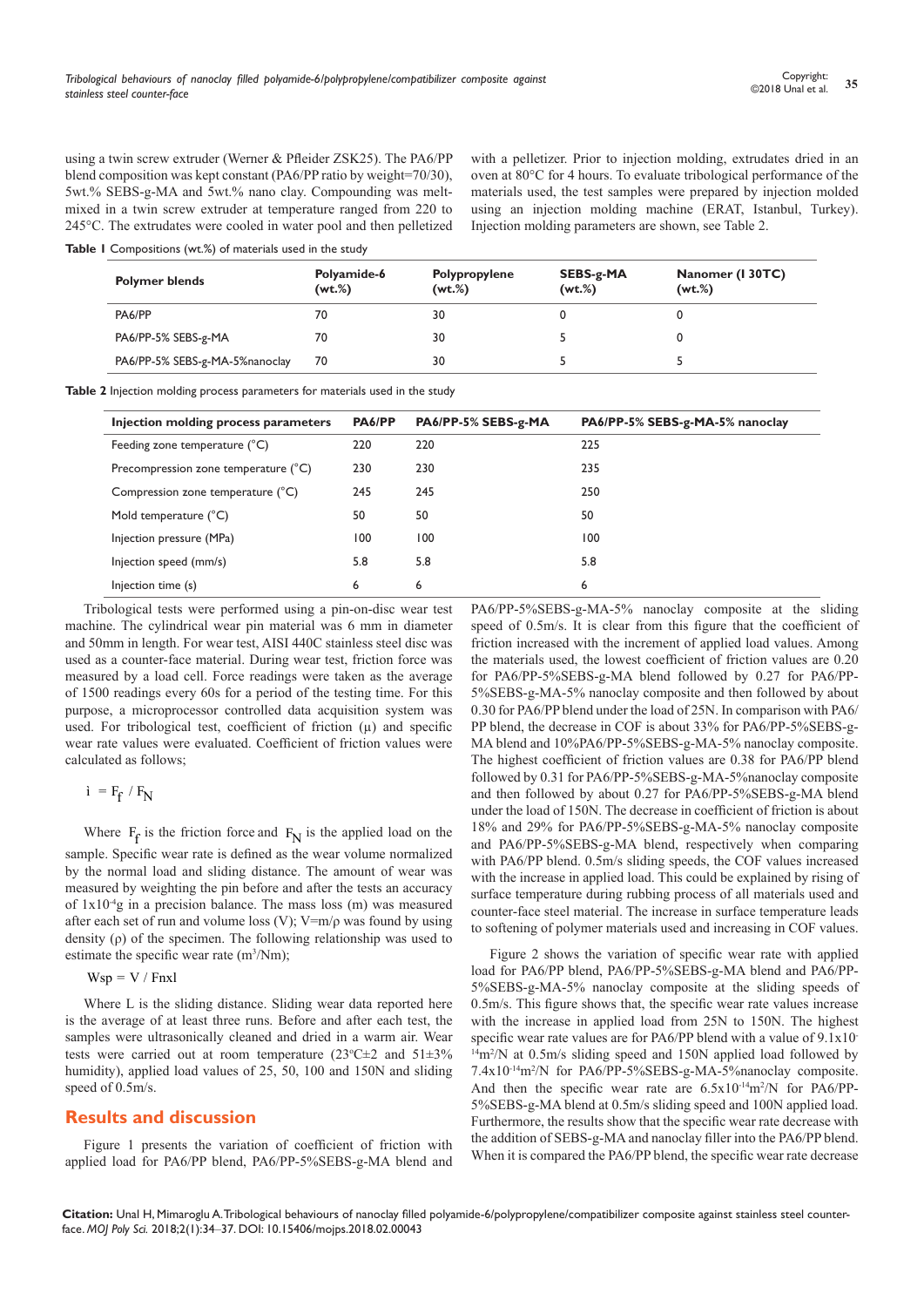about 19% for PA6/PP-5%SEBS-g-MA-5%nanoclay composite and 29% for PA6/PP-5%SEBS-g-MA blend. The lowest specific wear rate values are  $5.3x10^{-14}m^2/N$  for PA6/PP-5%SEBS-g-MA blend at the sliding speed of 0.5m/s and 50N applied load followed by 5.8x10- <sup>14</sup>m<sup>2</sup>/N for PA6/PP-5%SEBS-g-MA-5% nanoclay composite and followed by  $6.7x10^{-14}m^2/N$  for PA6/PP-5%SEBS-g-MA blend at 25N and 0.5m/s sliding speed.



**Figure 1** The relationship between coefficient of friction and applied load for PA6/PP blend and PA6/PP-5%SEBS-g-MA blend and PA6/PP-5%SEBS-g-MA-5%nanoclay composite (sliding speed: 0.5m/s).



**Figure 2** The relationship between specific wear rate and applied load for PA6/PP blend and PA6/PP-5%SEBS-g-MA blend and PA6/PP-5%SEBS-g-MA-5%nanoclay composite (sliding speed: 0.5m/s).

# **Conclusion**

From the results of this study, the following conclusions are reached;

i. The coefficient of friction value increased with the increase in applied load from 25N to 150N at sliding speed of 0.5m/s for PA6/PP blend, PA6/PP-5% SEBS-g-MA blend and PA6/PP-5%

SEBS-g-MA-5%nanoclay composite materials.

- ii. The specific wear rate values increased with the increase in applied load from 25N to 150N at the sliding speed of 0.5m/s for PA6/PP blend, PA6/PP-5% SEBS-g-MA blend and PA6/PP-5% SEBS-g-MA-5%nanoclay composite.
- iii. The addition of SEBS-g-MA compatibilizer into the PA6/PP polymer blend result to a decrease in coefficient of friction and specific wear rate values.
- iv. The addition of 5wt.% nanoclay to the PA6/PP-5% SEBS-g-MA polymer blend lead to the increase in coefficient of friction and specific wear rate values.

### **Acknowledgements**

The authors acknowledge University of Sakarya, Commission of Scientific Research Projects (BAPK) for providing financial assistance (Project no: 2012-09-08-002).

# **Conflict of interest**

The author declares no conflict of interest.

### **References**

- 1. Luciana A Castillo, Silvia E Barbosa, Numa J [Capiati. Influence of talc](https://link.springer.com/article/10.1007/s10965-013-0152-2)  [morphology on the mechanical properties of talc filled polypropylene.](https://link.springer.com/article/10.1007/s10965-013-0152-2) *J [of Polymer Research](https://link.springer.com/article/10.1007/s10965-013-0152-2)*. 2013;20:152.
- 2. [Denac M, Musil V. The influence of thermoplastic elastomers on mor](https://dk.um.si/IzpisGradiva.php?id=53246&lang=eng)[phological and mechanical properties of polypropylene/talc composites.](https://dk.um.si/IzpisGradiva.php?id=53246&lang=eng)  *[Acta Chemie Slovenia](https://dk.um.si/IzpisGradiva.php?id=53246&lang=eng)*. 1999;49:55–67.
- 3. [Svehlova V, Poloucek E. Mechanical properties of talc-filled polypro](http://onlinelibrary.wiley.com/doi/10.1002/apmc.1994.052140109/abstract)[pylene, influence of filler content, filler particle size and quality of dis](http://onlinelibrary.wiley.com/doi/10.1002/apmc.1994.052140109/abstract)persion. *[Angew Macromolecular Chemia](http://onlinelibrary.wiley.com/doi/10.1002/apmc.1994.052140109/abstract)*. 1994;214(1):91–99.
- 4. [Stamhuis JE. Mechanical properties and morphology of polypropylene](http://onlinelibrary.wiley.com/doi/10.1002/pc.750050308/abstract?systemMessage=Please+be+advised+that+we+experienced+an+unexpected+issue+that+occurred+on+Saturday+and+Sunday+January+20th+and+21st+that+caused+the+site+to+be+down+for+an+extended+period+of+ti)  [composites. Talc-filled, elastomer-modified polypropylene.](http://onlinelibrary.wiley.com/doi/10.1002/pc.750050308/abstract?systemMessage=Please+be+advised+that+we+experienced+an+unexpected+issue+that+occurred+on+Saturday+and+Sunday+January+20th+and+21st+that+caused+the+site+to+be+down+for+an+extended+period+of+ti) *Polymer Composites*[. 1984;5\(3\):202–207.](http://onlinelibrary.wiley.com/doi/10.1002/pc.750050308/abstract?systemMessage=Please+be+advised+that+we+experienced+an+unexpected+issue+that+occurred+on+Saturday+and+Sunday+January+20th+and+21st+that+caused+the+site+to+be+down+for+an+extended+period+of+ti)
- 5. [Leong WY, Abu Bakar MB, Mohd Ishak ZA. Comparison of the me](http://onlinelibrary.wiley.com/doi/10.1002/app.13542/abstract)[chanical properties and interfacial interactions between talc, kaolin, and](http://onlinelibrary.wiley.com/doi/10.1002/app.13542/abstract)  [calcium carbonate filled polypropylene composites.](http://onlinelibrary.wiley.com/doi/10.1002/app.13542/abstract) *Journal of Applied Polymer Science*[. 2004;91\(5\):3315–3326.](http://onlinelibrary.wiley.com/doi/10.1002/app.13542/abstract)
- 6. [Zhang J, Han B, Zhou N, et al. Preparation and characterization of nano/](http://onlinelibrary.wiley.com/doi/10.1002/app.33037/abstract)  [micro-calcium carbonate particles/polypropylene composites.](http://onlinelibrary.wiley.com/doi/10.1002/app.33037/abstract) *Journal [of Applied Polymer Science](http://onlinelibrary.wiley.com/doi/10.1002/app.33037/abstract)*. 2011;119(6):3560–3565.
- 7. [Jancar J, Dibenedetto AT, Dianselmo A. Effect of adhesion on the frac](http://onlinelibrary.wiley.com/doi/10.1002/pen.760330908/abstract)[ture toughness of calcium carbonate-filled polypropylene.](http://onlinelibrary.wiley.com/doi/10.1002/pen.760330908/abstract) *Polymer Engineering and Science*[. 1993;33\(9\):559–563.](http://onlinelibrary.wiley.com/doi/10.1002/pen.760330908/abstract)
- 8. [Liang JZ, Wu CB. Effects of the glass bead content and the surface](http://onlinelibrary.wiley.com/doi/10.1002/app.34850/abstract)  [treatment on the mechanical properties of polypropylene composites.](http://onlinelibrary.wiley.com/doi/10.1002/app.34850/abstract) *J [of Applied Polymer Science](http://onlinelibrary.wiley.com/doi/10.1002/app.34850/abstract)*. 2012;123(5):3054–3060.
- 9. [Liang JZ, Li RKY. Mechanical properties and morphology of](http://onlinelibrary.wiley.com/doi/10.1002/pc.10142/abstract?systemMessage=Please+be+advised+that+we+experienced+an+unexpected+issue+that+occurred+on+Saturday+and+Sunday+January+20th+and+21st+that+caused+the+site+to+be+down+for+an+extended+period+of+time+a)  [glass bead-filled polypropylene composites.](http://onlinelibrary.wiley.com/doi/10.1002/pc.10142/abstract?systemMessage=Please+be+advised+that+we+experienced+an+unexpected+issue+that+occurred+on+Saturday+and+Sunday+January+20th+and+21st+that+caused+the+site+to+be+down+for+an+extended+period+of+time+a) *Polymer Composites*. [1998;19\(6\):698–703.](http://onlinelibrary.wiley.com/doi/10.1002/pc.10142/abstract?systemMessage=Please+be+advised+that+we+experienced+an+unexpected+issue+that+occurred+on+Saturday+and+Sunday+January+20th+and+21st+that+caused+the+site+to+be+down+for+an+extended+period+of+time+a)
- 10. [Tjong SC, Meng YZ. Impact-modified polypropylene/vermicu](http://onlinelibrary.wiley.com/doi/10.1002/polb.10587/abstract)lite nano-composites. *[J of Polymer Science B Polymer Physics.](http://onlinelibrary.wiley.com/doi/10.1002/polb.10587/abstract)* [2003;41\(19\):2332–2341.](http://onlinelibrary.wiley.com/doi/10.1002/polb.10587/abstract)
- 11. [Kawasumi M, Hasegawa N, Kato M, et al. Preparation and mechan](http://pubs.acs.org/doi/abs/10.1021/ma961786h)[ical properties of polypropylene-clay hybrids.](http://pubs.acs.org/doi/abs/10.1021/ma961786h) *Macromolecules*. [1997;30\(20\):6333–6338.](http://pubs.acs.org/doi/abs/10.1021/ma961786h)

**Citation:** Unal H, Mimaroglu A. Tribological behaviours of nanoclay filled polyamide-6/polypropylene/compatibilizer composite against stainless steel counterface. *MOJ Poly Sci.* 2018;2(1):34‒37. DOI: [10.15406/mojps.2018.02.00043](https://doi.org/10.15406/mojps.2018.02.00043)